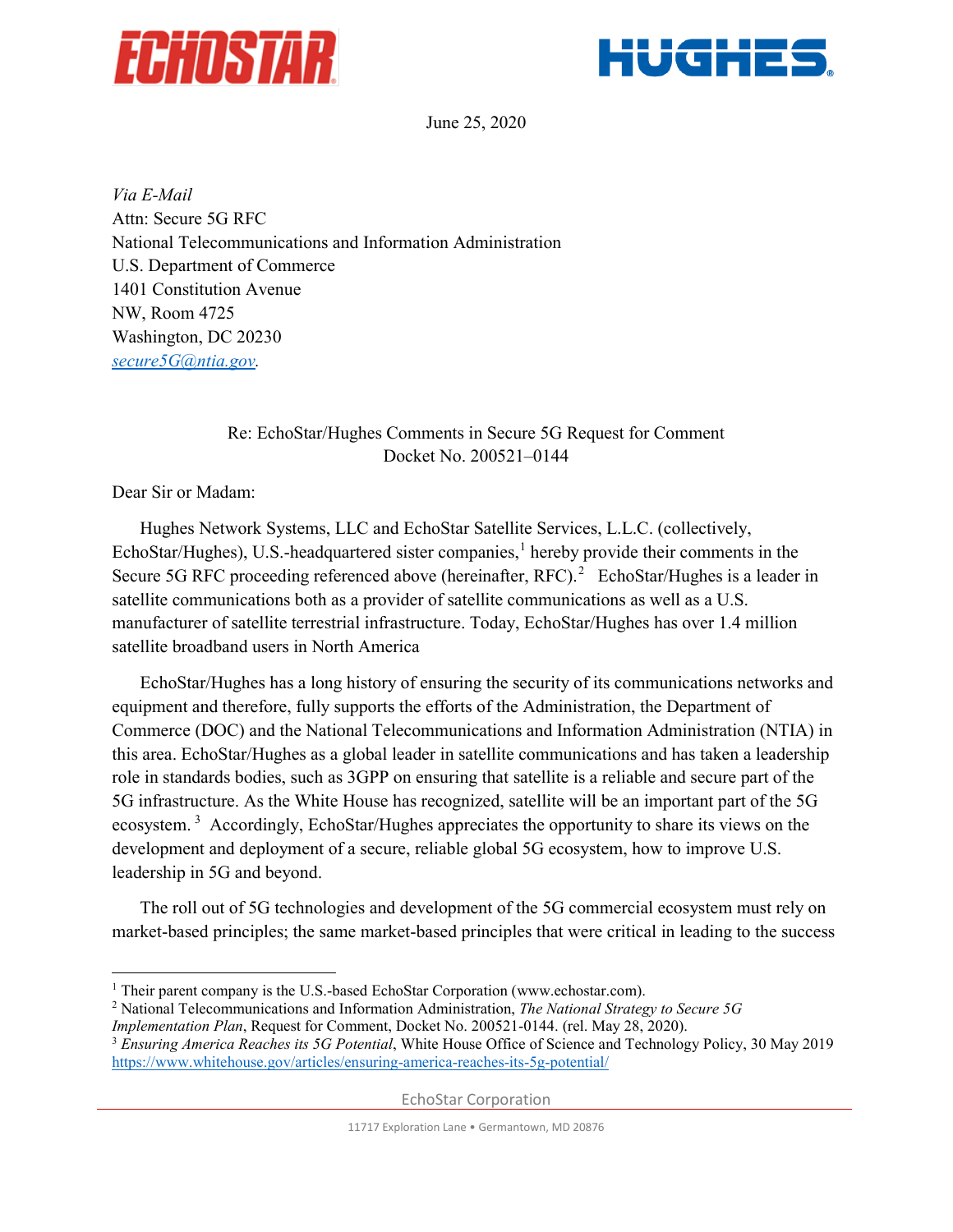of 3G and 4G in the United States as well as the explosion of global broadband and other advanced satellite services. To be successful in 5G and beyond leadership, the United States must abide by the following key principles in creating its policies and regulation:

- 1) Include the private sector as a stakeholder in the development of rules and policies governing 5G including security and trade;
- 2) Recognize importance of public-private partnerships and the use of best practices in achieving U.S. goals for and leadership in 5G, including security;
- 3) Take alight a light touch to regulation and eliminate unnecessary regulations and costs being imposed on US. industry;
- 4) Create transparent and predictable regulation;

 $\overline{\phantom{a}}$ 

- 5) Provide baseline requirements without dictating technological solutions:
- 6) Adopt technology neutral regulation in areas such as the allocation of scarce resources, including for spectrum allocation and funding mechanisms;
- 7) Adopt clear and stable rules governing trade including imports and exports; and
- 8) Ensure U.S. leadership and support of U.S. industry in international forums including standard bodies and the International Telecommunications Union.

Reliance on these key principles will ensure that the overall approach that the U.S. government takes toward ensuring U.S. leadership in and the security of 5G overall will best serve the interests of the United States.

The development of public-private partnerships (PPPs) are vital to the successful deployment and development of secure 5G in the United States and EchoStar/Hughes supports the U.S. government working through PPPs to foster and promote the research, development, testing and evaluation of new technologies and architectures, as well as developing security solutions. PPPs with adequate funding options have a proven track record of success in helping advance the goals of the United States and continuing its leadership. For example, in the space industry successes have included the ACTS Gigabit Satellite program development by NASA as well as the recent Mission to the Moon initiative.<sup>[4](#page-1-0)</sup> The U.S. government should look to develop similar large-scale projects for 5G, including in the areas of satellite communications, spectrum efficiency, optical communications, artificial intelligence and machine learning.

However, to ensure the United States can continue its leadership into the future, such programs must also focus on the next generation of technologies, 6G, where work has only just begun. The earlier United States industry can become a leader in 6G the better positioned the United States will be to continue its leadership in the development and deployment of new communications technologies that benefit the country. To this end, areas such as quantum communications would be an important forward area of research and development projects.

<span id="page-1-0"></span><sup>4</sup> *See e.g.* Switchboard in the Sky: The Advanced Communications Technology Satellite (ACTS), NASA (rel. June 2020); *see also* NASA Artemis Program, webpage, (available a [https://www.nasa.gov/artemisprogram\)](https://www.nasa.gov/artemisprogram); the White House, "We're Heading Back to the Moon and then on to Mars," Vice President of the United States Michael Pence, Blog (rel. July 20, 2019).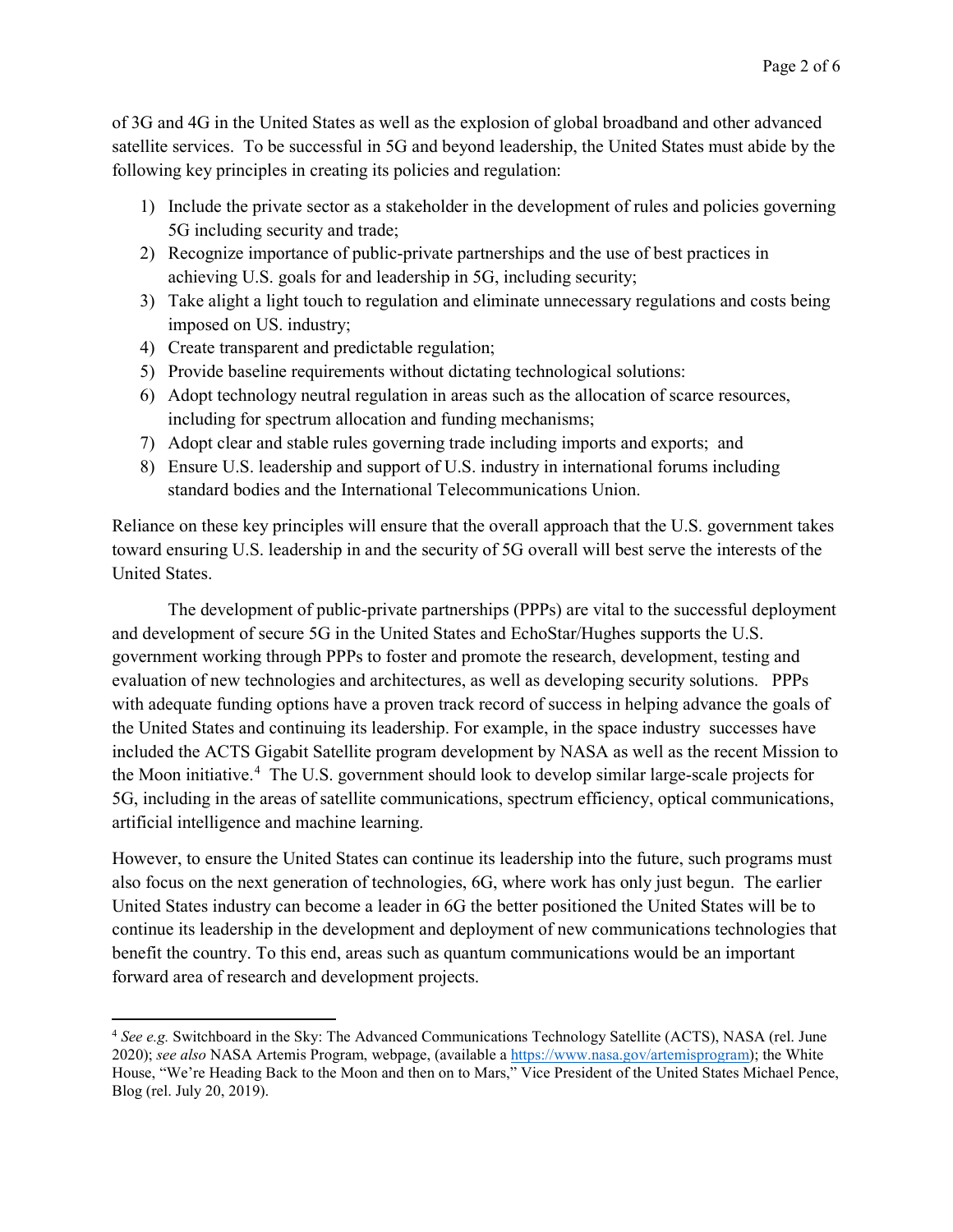When developing the framework for core security principles for 5G infrastructure it is imperative that the U.S. government make sure it is simple, harmonized and transparent. First, to the extent possible, the U.S. government should encourage the private sector to develop best practices. A good example of a successful best practice model are the principles adopted by the Satellite Industry Association.<sup>[5](#page-2-0)</sup>

In addition, to the extent that the U.S. government finds a need for further action, any requirements should be developed through a multi-stakeholder approach and only establish technology-neutral baseline requirements. This approach will allow stakeholders to utilize the most appropriate technological solutions to meet this baseline. Failure to allow such flexibility will stifle innovation and ultimately result in outdated technologies being utilized that will not be able to stand up to the evolving world of cyber-attacks.

This baseline should set minimum standards for the following:

- 1. Enhanced and flexible authentication and authorization methods to support many use cases within and outside the telecom industry including IoT and edge computing;
- 2. Enhanced user privacy against such things as false base station and other eavesdropping attacks and the continued use of encryption and integrity protection; and
- 3. Service Based Architecture (SBA) and Interconnect Security instead of legacy point to point to support the protection of next generation transport and application layers, protection of the communication between core network entities at the internet protocol (IP) layer and security between different operator networks.

Once developed, these baseline requirements can be used through a variety of methods to incent compliance. Incentives can range from putting in requirements for certain types of security in government contracts that vendors have to reach, to providing more streamlined regulatory approvals for items like export/import licenses, should the product being exported/imported meet a certain level. In addition, programs such as those involving "Bug Bounties" for identifying bugs and/or vulnerabilities in security networks similar to those that are currently used by the private sector can be leveraged by the U.S. government to put into effect similar programs. These types of incentives will encourage reporting of security gaps on a timely basis so action can be taken.

One of the reasons for potential security gaps in U.S. infrastructure is due to the lack of shared information between private sector participants as well as between the U.S. government and the private sector. Sharing of information in a competitively-neutral manner is important as a means of filing finding potential security gaps in U.S. infrastructure, and this is something that has been recognized by NTIA by virtue of its recently released Request for Comment to Promote sharing of supply chain security risks between the Government and Industry.<sup>[6](#page-2-1)</sup> The development of a forum

l

<span id="page-2-0"></span><sup>5</sup> Satellite Industry Association, *Cybersecurity,* Webpage, available at <https://sia.org/policy/cybersecurity/> (last visited June 12, 2020).

<span id="page-2-1"></span><sup>6</sup> *See* Promoting the Sharing of Supply Chain Security Risk Information between Government and Communications Providers and Suppliers, Request for Comment, Docket No. 200609-0154 (rel. June 2020).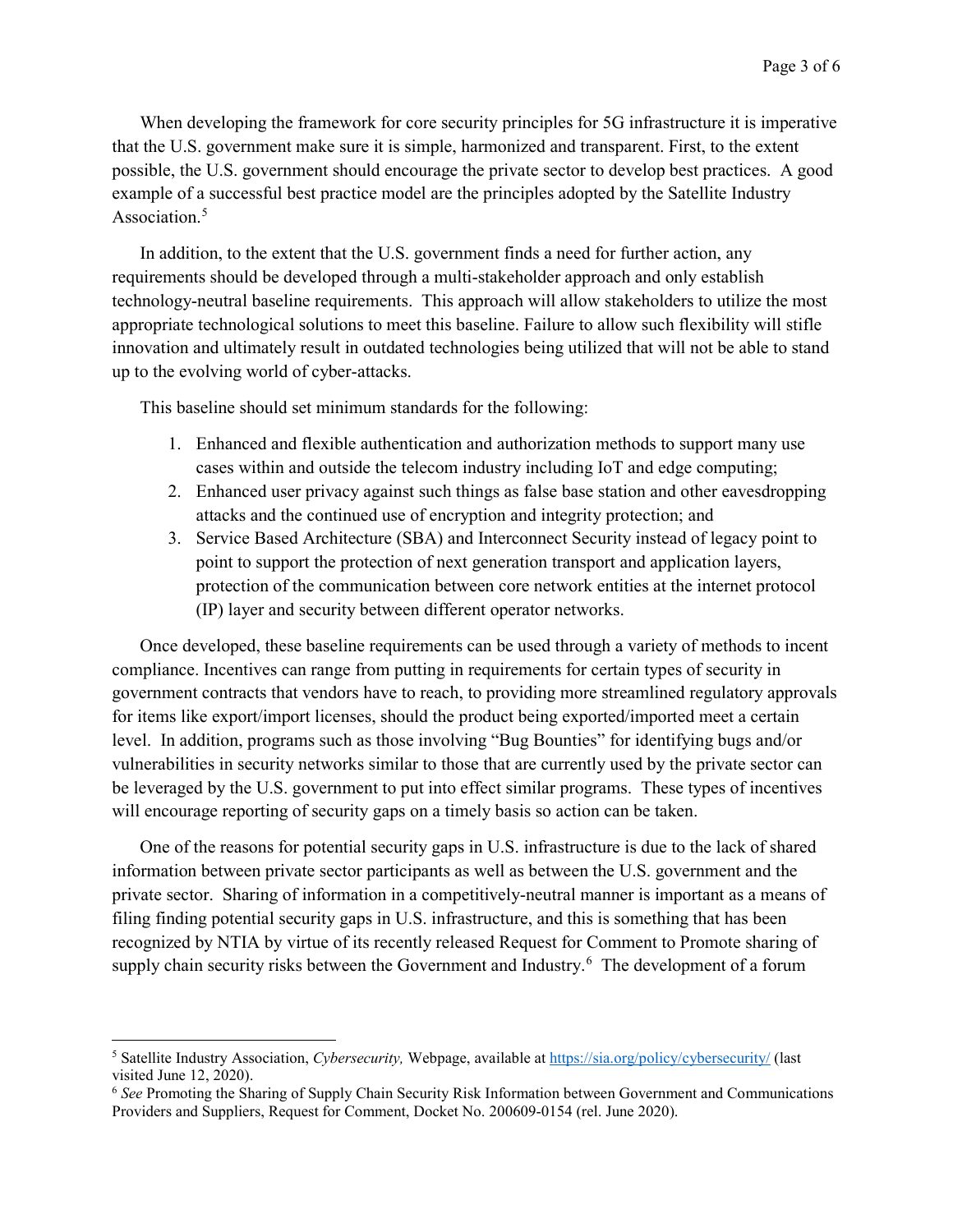where government and industry participants can comfortably share security information should be developed with adequate protections.

Furthermore, while security is vital, it fails without adequate user and consumer education. Accordingly, an educational component that informs users and the public of how to best protect and secure their security digital identity must be developed through public-private partnerships. For example, the Federal Communications Commission has a Consumer Bureau that is focused on educating consumers about communications services. Offices, such as this, should be utilized to share relevant information with users directly and through third party channels, such as consumer groups such as AARP, who can further share relevant information. Such educational efforts have worked successfully, a good example being the whole of government approach to educating the public about the transition from analogue to digital televisions.[7](#page-3-0) Together government and the private sector can increase the awareness regarding the security of 5G infrastructure and the actions that need to be taken to enable increased security in our 5G world.

Vendor diversity is an important part of the country's 5G security; and Hughes agrees with NTIA that there must be a diversity of networks and vendors to support security (e.g., through redundancy and resiliency) as well as to promote competition. The 5G ecosystem is unique since 5G is foreseen as a network of networks.<sup>[8](#page-3-1)</sup> However, government contracts and regulation must encourage the use of multiple technologies that meet all the requirements of 5G (e.g., reliability).

In addition, in order to continue to lead in 5G and beyond, the U.S. government must also take action to relieve unnecessary and burdensome regulations. To encourage U.S. based operators to launch and operate U.S. satellites and use the United States as a licensing administration and not the International Telecommunications Union as the filing administration, it is important that the Federal Communications Commission (FCC) address several areas where U.S. regulation is excessively burdensome. These areas include excessive bond requirements, "Three Strikes Your Out" Rules, and lack of flexibility in fleet management. All of these areas are even more burdensome when compared to other space faring nations that the United States competes with.

As mentioned, no other government in the world requires the use of bonds for ITU filings or the licensing of space stations, which adds unnecessary and burdensome costs to operators. This means that U.S. operators are competing with foreign satellite operators who do not face such additional costs. In addition, satellite operators are unable to seek a license for a satellite system if they have failed to develop three satellite systems which they were licensed for. While this rule was developed to limit speculation, in fact, it limits the ability of operators to use the United States as a filing administration to develop satellite systems which are key parts of our communications infrastructure.

l

<span id="page-3-0"></span><sup>7</sup> *See e.g.* Federal Communications Commission, *DTV Transition Consumer Guide Archive*, Webpage, March 12, 2019, available at<https://www.fcc.gov/consumers/guides/dtv-transition-consumer-guide-archive> (last visited June 12, 2020)(showing and linking consumers to a number of different guides explaining the Digital TV Transition and what to do); *see also* Federal Communications Commission, *DTV Consumer Education Initiative*, Final Rule, 73 FR 15431 (published March 24, 2008)(adopting rules that required industry to participate in a "coordinated nationwide, consumer outreach campaign" to ensure that consumers are informed of the transition).

<span id="page-3-1"></span><sup>8</sup> ESOA, *Satellite Communication Services: An integral part of the 5G Ecosystem*, White Paper, at 4 (rel. Jan. 2020).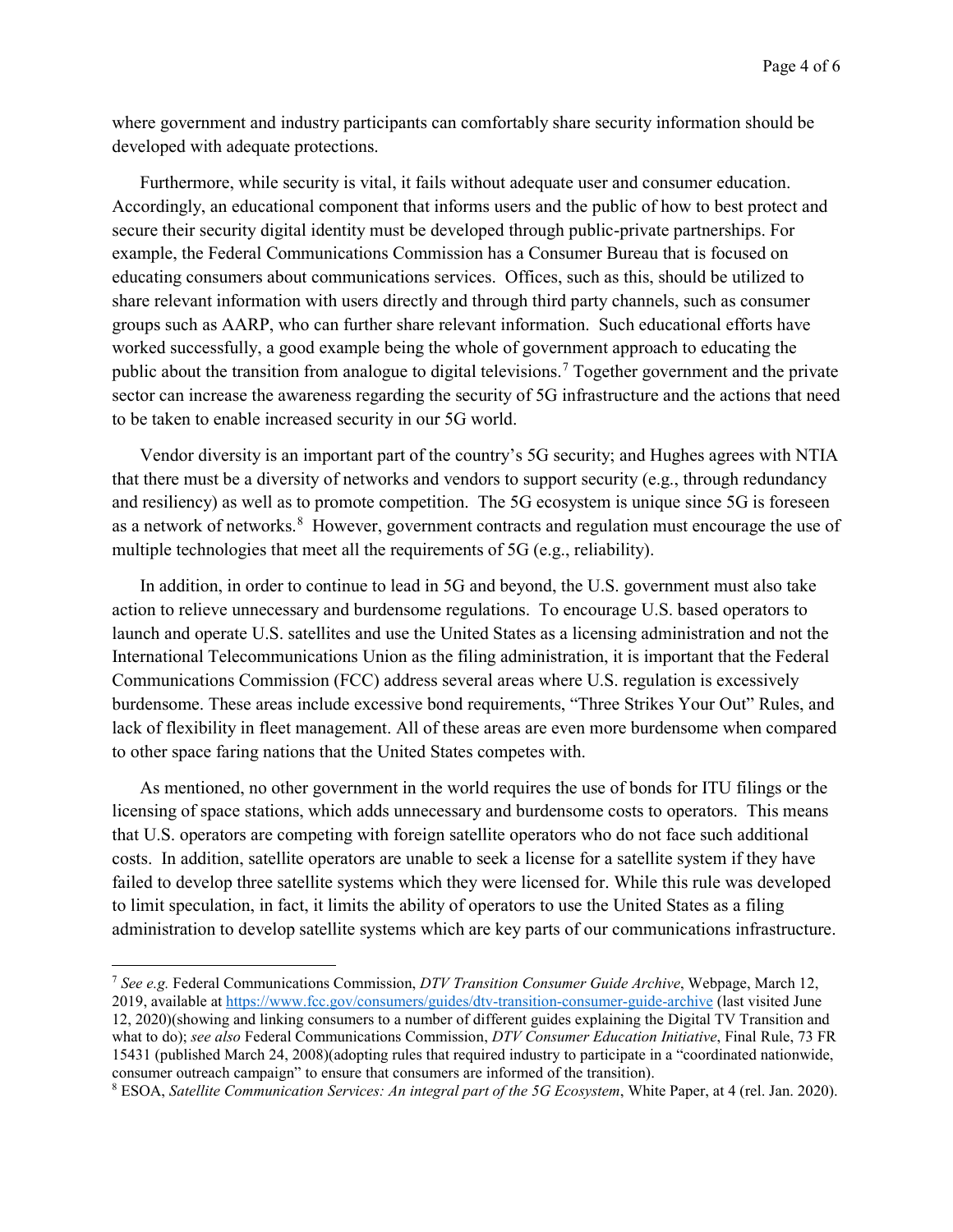Further, the FCC has very strict rules governing fleet management, such as obtaining approval even before very minor maneuvers or other changes. Each one of these areas discourages U.S. operators from using and oftentimes, even considering, the United States as their licensing administration. This is inconsistent with the President's Space Directive's that aim at ensuring the United States is a leader in space and should be rectified.<sup>[9](#page-4-0)</sup>

Similarly, in its Spectrum Frontiers Order, the FCC imposed strict siting limitations on gateway earth stations in the 27.5-28.35 MHz, 37.5-40 GHz and 47.2-48.2 GHz bands.<sup>[10](#page-4-1)</sup> These rules allow only three gateway earth stations per county or partial economic area (PEA), and only in the remotest of sites with low population density and distanced from things such as roads, railroads and ports. These limitations are particularly troublesome for today's broadband satellite networks which may have tens of earth stations to support its requirements. Because of the numerical and geographic limits, satellite operators today are more likely to consider locating their gateway earth stations offshore (even if Mexico and Canada) where such limits do not exist. The United States government should avoid such restrictions which encourage their leading industries to move off-shore.

In addition, to encourage global deployment of U.S. satellite systems to deploy 5G it is imperative that there be adequate globally harmonized spectrum. To this end, the United States both domestically and as it prepares for the next World Radiocommunication Conference, must ensure that there is adequate spectrum to support the satellite industry, especially with the increase in demand for high-speed, large throughput and high capacity satellite systems, such as Hughes. Unfortunately, in recent years, U.S. support on protecting existing as well as making new allocations for satellite systems has waned. This has encouraged U.S. companies to look for more friendly administration with which to work through.

Furthermore, there needs to be increased predictability and consistency with regards to regulatory frameworks impacting U.S. telecommunications companies and trade. For instance, the Department of Commerce has placed broad restrictions on U.S. company dealings with Huawei, while also issuing temporary general licenses authorizing certain dealings with Huawei. The constantly changing regulatory landscape with respect to trade imposes substantial burdens and confusion for U.S. telecommunications companies that are contractually bound to continue supporting existing networks, while also looking towards competitive opportunities in 5G and beyond. Instead of adopting a patchwork of restrictions on goods from China or other targeted actors, the United States government should adopt consistent and clear regulations, such as establishing a clear baseline of allowable transactions involving imports and exports of technology. Such an approach will allow U.S. telecommunications companies to target and meet short- and long-term objectives in furtherance of 5G and other emerging technologies.

l

<span id="page-4-1"></span><span id="page-4-0"></span><sup>9</sup> *See e.g. Presidential Memorandum on Reinvigorating America's Human Space Exploration Program*, Memorandum (rel. Dec. 11, 2017); *see also* Presidential Memoranda, *Space Policy Directive-2, Streamlining Regulations on Commercial Use of Space*, Memorandum (Issued May 24, 2018); Presidential Memoranda, *Space*  <sup>10</sup> Use of Spectrum Bands Above 24 GHz for Mobile Radio Services, Report and Order and Further Notice of Proposed Rulemaking, FCC 16-89, 31 FCC Rcd 8014 (2016).